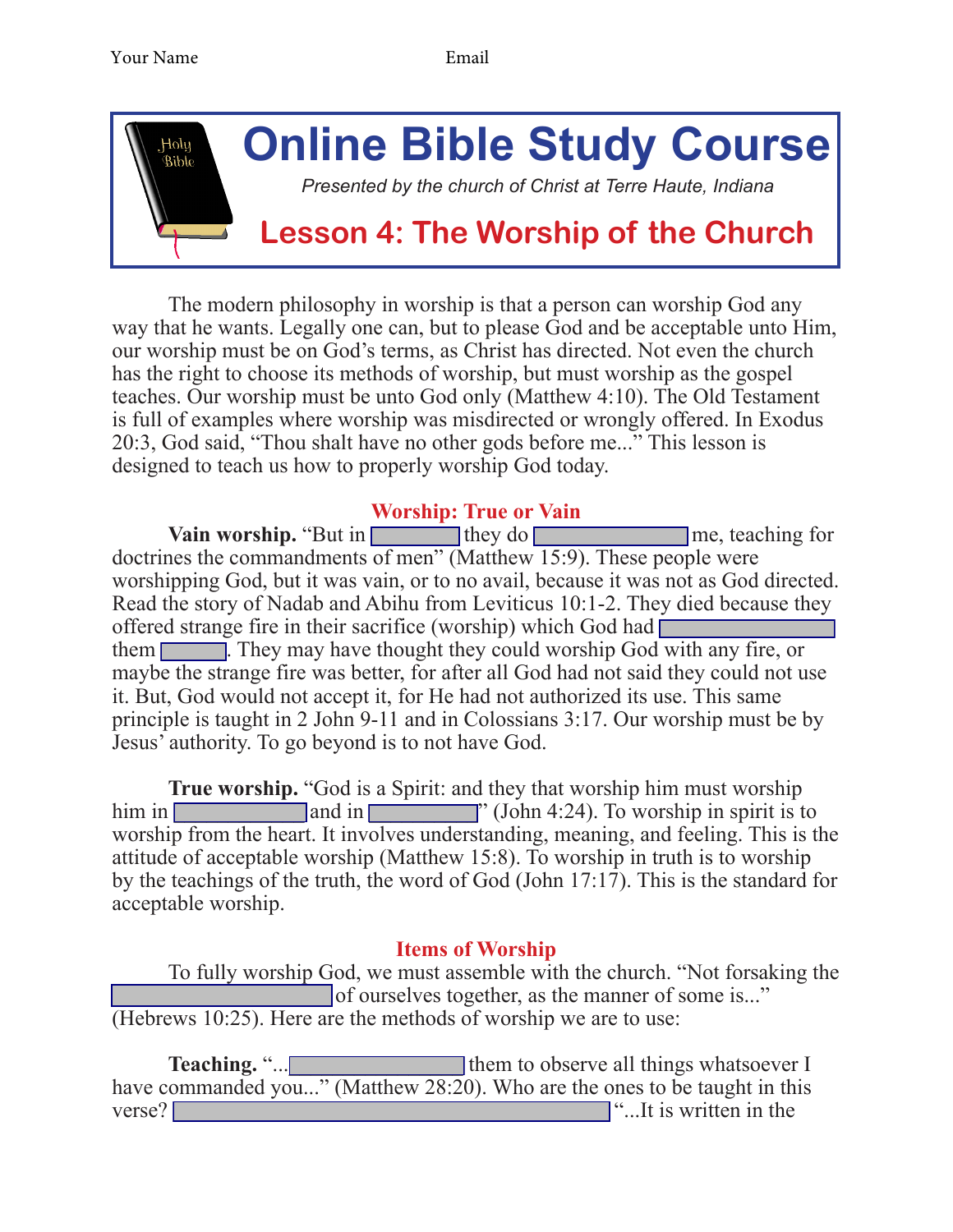prophets, And they shall be all \_\_\_\_\_\_\_\_\_\_\_\_ of God" (John 6:45). The early Christians "continued steadfastly in the apostles'  $\Box$ ..." (Acts 2:42). Doctrine is teaching. This is why Bible classes are offered and sermons are preached. We see a good example of the church meeting for worship and Paul preaching unto them in Acts 20:7.

**Prayer. The Contract Exercise Series and supplication in the Prayer. The Contract Exercise Series Series Series Series Series Series Series Series Series Series Series Series Series Series Series Series Series Series** Spirit..." (Ephesians 6:18). "And they continued steadfastly in the apostles' doctrine, and fellowship, and in breaking of bread and in **Fig. 2.42** and fellowship, and in breaking of bread and in **Fig. 2.42**. "Peter therefore was kept in prison: but was made without ceasing of the  $\Box$  unto God for him" (Acts 12:5).

**Singing.** There are two kinds of music: vocal and mechanical. Read these passages to see which one is authorized by Christ. "Speaking to yourselves in psalms and **a** and spiritual songs, **a** and making In your to the Lord" (Ephesians 5:19). "Let the word of Christ dwell in you richly in all wisdom; teaching and admonishing one another in psalms and **a** and spiritual songs with grace in your to the Lord" (Colossians 3:16). Other Scriptures: Matthew 26:30; Mark 14:26; Acts 16:25; Romans 15:9; 1 Corinthians 14:15; Hebrews 2:12; 13:15; James 5:13. From these Scriptures it is easy to see that the only kind of music Christ has directed us to use is vocal. That's the only kind the New Testament churches used, and it is the only kind that we should use. Notice also that we are to all sing to each other, and not have a choir to sing to or for us.

**The Lord's supper.** "And they continued steadfastly in the apostles' ne and fellowship and in  $\sqrt{\frac{1}{n}}$ doctrine and fellowship and in **a**  $\overline{\phantom{a}}$  of **a** and in prayers" (Acts 2:42). Please read Acts 20:7 and then fill in the following: What did the Christians assemble for at Troas? When God told Israel to remember the Sabbath day to keep it holy (Exodus 20:8), how often did He expect them to keep the Sabbath day holy? Was it every Sabbath day or any Sabbath day they chose?  $\Box$ In the same connection, when the disciples at Troas came together on the first day of the week to break bread, how often did they take the Lord's supper? Can you imagine a church meeting on the first day of the week and then leaving out the memorial of Christ? The communion is to be taken every week. Read 1 Corinthians 11:23-30 and fill in the following: List the two elements of the Lord's supper: \_\_\_\_\_\_\_\_\_\_\_\_\_\_\_\_\_\_\_\_\_\_\_\_\_\_\_\_\_\_\_\_\_\_\_\_\_\_\_\_\_\_\_\_\_\_\_\_\_\_ What is the purpose of the Lord's supper?  $\blacksquare$ 

**Giving.** "Upon the first day of the week let every one of you  $\Box$  in store, as God hath  $\Box$  him, that there be no gatherings when I come" (1 Corinthians  $16:2$ ). "Every man according as he